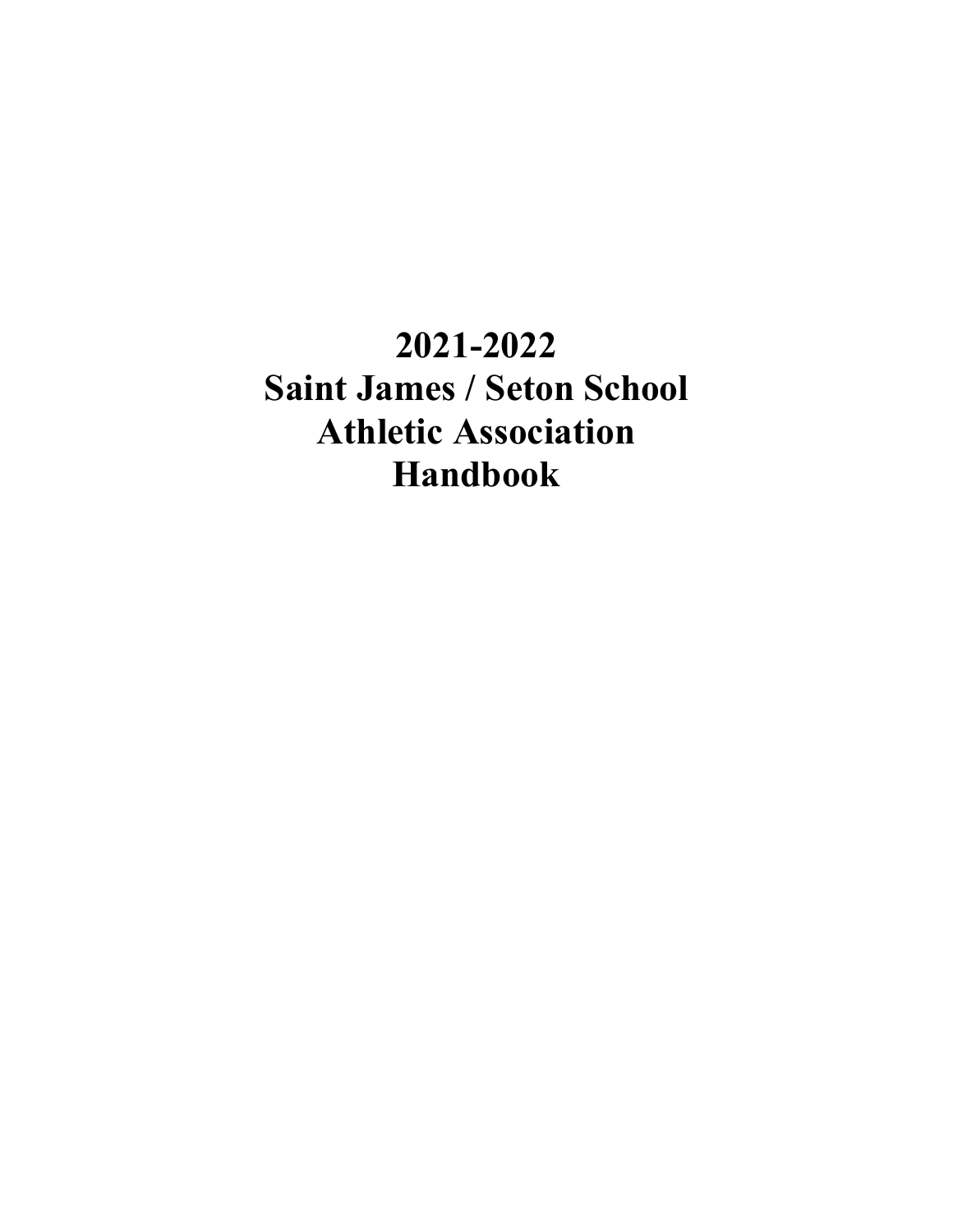#### **Saint James / Seton Athletics**

#### **ATHLETIC ASSOCIATION**

The Athletic Association is a self-funded parent organization that sponsors the following athletic programs for Saint James / Seton: volleyball, cross country, football, basketball, and track. There are registration fees required for all sports, and uniforms are provided with a refundable deposit fee. The top team is competitive and competes in the Parochial Athletic League (PAL). Other recreational teams compete in the PAL league with teams of similar abilities.

In order to participate in SJSAA-sponsored programs, the athlete must be enrolled in Saint James Seton School, enrolled in homeschooling through St. James or St. Elizabeth Ann parishes, or a member of St. James or St. Elizabeth Ann Seton parishes participating in the Parish Religious Education (PRE).

Parents are expected to volunteer to take admission and sell concessions for the indoor sports. They provide a refundable volunteer deposit or they can pay the equivalent in a Volunteer Opt-out fee. Parents are expected to maintain a positive Christian attitude and support their child's team.

All coaches are dedicated volunteers who believe in teaching fundamentals of the sport along withsportsmanship and Christian values. "A-Team" selections are made on the basis of ability. Coaches are made up of non-parent and parent volunteers. All coaches are required to complete the Archdiocesan "Safe Environment" training.

Questions concerning selection, coaches, or scheduling should be referred to the Athletic Director.

#### **COMPETITVE SPORTS**

**Volleyball** is open to all 4th, 5th, 6th, 7th, and 8th grade girls. Tryouts typically are held in May. The season lasts through October, with a league tournament at the end of the season. "Open Gym" may be held during the summer to give students interested in volleyball an opportunity to brush up on skills.

**Cross Country** is open to 6th, 7th, and 8th grade boys and girls. There are no tryouts. The season runs from August through October.

**Football** is open to 7th and 8th grade boys. Practices generally start in early August. There is normally a varsity and a junior varsity team. Games are generally on Saturdays or Sundays, and the season can last into late-October with league playoffs. The championship game is usually played at Omaha Skutt Catholic High School.

**Basketball** is open to all 3rd, 4th, 5th, 6th, 7th, and 8th grade boys and girls. Tryouts may be at any time in the fall (Sept. / Oct.), to accommodate teams playing in early leagues (at the discretion of the coach). The teams compete in the PAL League, which runs from November through February, but may be extended for tournament play.

**Track** is open to all 6th, 7th, and 8th grade boys and girls. There are no tryouts. . The season starts in April and culminates with a final meet at Omaha Skutt Catholic High School.

## **SOCCER**

The Saint James Elizabeth Ann Youth Soccer Club (SJEAYSC) sponsors an outstanding **recreational soccer**  program and is run separately from the Athletic Association. Students may play in both the fall and spring and are not required to be enrolled at St. James Seton, in PRE, or homeschooling through St. James or St. Elizabeth Ann. Teams are coed under six (micro soccer), but are separated into boys and girls teams in the under eight, under 10, under 12, and under 14 divisions. Parents organize, coach, assist and maintain the field. A registration fee is required for each season the child plays. Children typically have weekly practices and must have a club uniform. In early June, SJEAYSC competes in the University of Okoboji Invitational Soccer Tournament in Okoboji, Iowa. This is a family oriented tournament and many families rent cabins at Fillenwarth Beach. The weekend includes a picnic, opening ceremonies, pancake breakfast, a special Mass for soccer families, and lots of fun. Boji Soccer Classic, the nonprofit entity that runs the soccer tournament, consists exclusively of volunteers from Saint James Seton and Saint Elizabeth Ann parishes.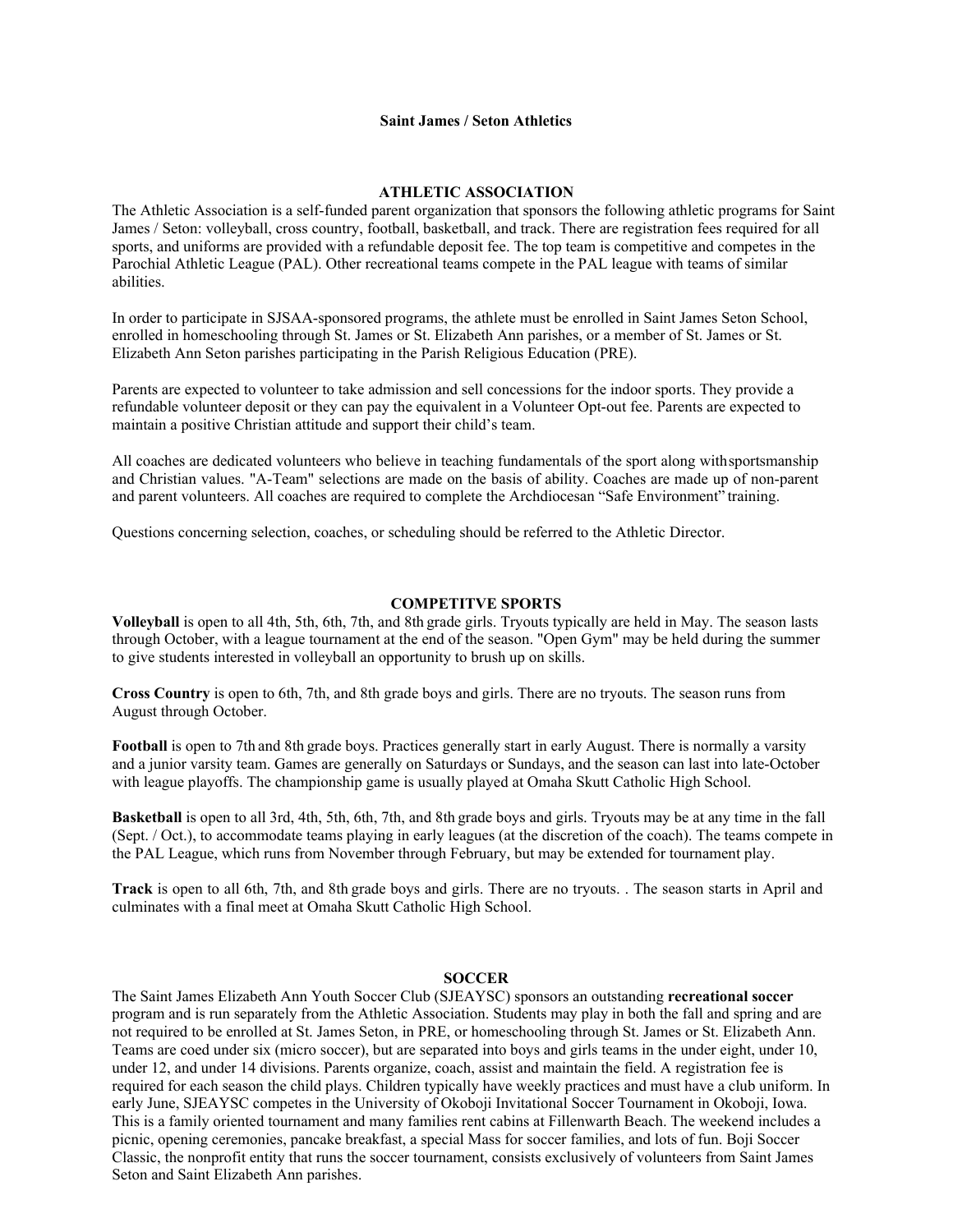# **Saint James / Seton Athletic Association Annual Timeline**

# **August**:

- Athletic Association Board Meeting
- Organizational Meeting
- Discuss Committees, Timeline
- Football Coaches Meeting
- Review Athletic Association Policies
- Publish football schedule via web site
- Volleyball Parent Meeting
- Cross Country Parent Meeting

# **September**:

- Athletic Association Board Meeting
- "Safe Environment Training" sessions
- Basketball registration
- Basketball evaluations
- Basketball Parent Meeting

# **October**:

- Athletic Association Board Meeting
- Basketball Coaches Meeting
- Football playoffs

# **November**:

- Athletic Association Board Meeting
- Publish Basketball schedule via website
- Spring Fling Committee Meeting

# **December**:

- Athletic Association Board Meeting
- Spring Fling Committee Meeting
- Basketball games begin

# **January**:

- Athletic Association Board Meeting
- Spring Fling Committee Meeting
- Spring Fling Publicity
- Solicit prizes and donations for Spring Fling
- Nominating Committee for Athletic Association elections

# **February**:

- Spring Fling Event
- Track Coaches meeting
- Track Signup & Registration

# **March**:

- Athletic Association Board Meeting
- Track Parent Meeting
- Track Practice Begins
- Apply for OPS building Gym permits

# **April**:

- Athletic Association Board Meeting
- Recruit/publicize Athletic Association Board Election
- Football registration
- Volleyball registration

# **May**:

- Athletic Association Board Meeting
- Athletic Association Board Elections
- Financial Report
- Volleyball Parent Meeting
- Volleyball evaluations
- Football Parent Meeting
- Cross Country registration

# **June:**

• (No Athletic Association Board Meeting)

# **July:**

- Review / Revise Bylaws, Timeline and Calendar for upcoming year
- Arrange Volleyball open gym
- Volleyball Coaches Meeting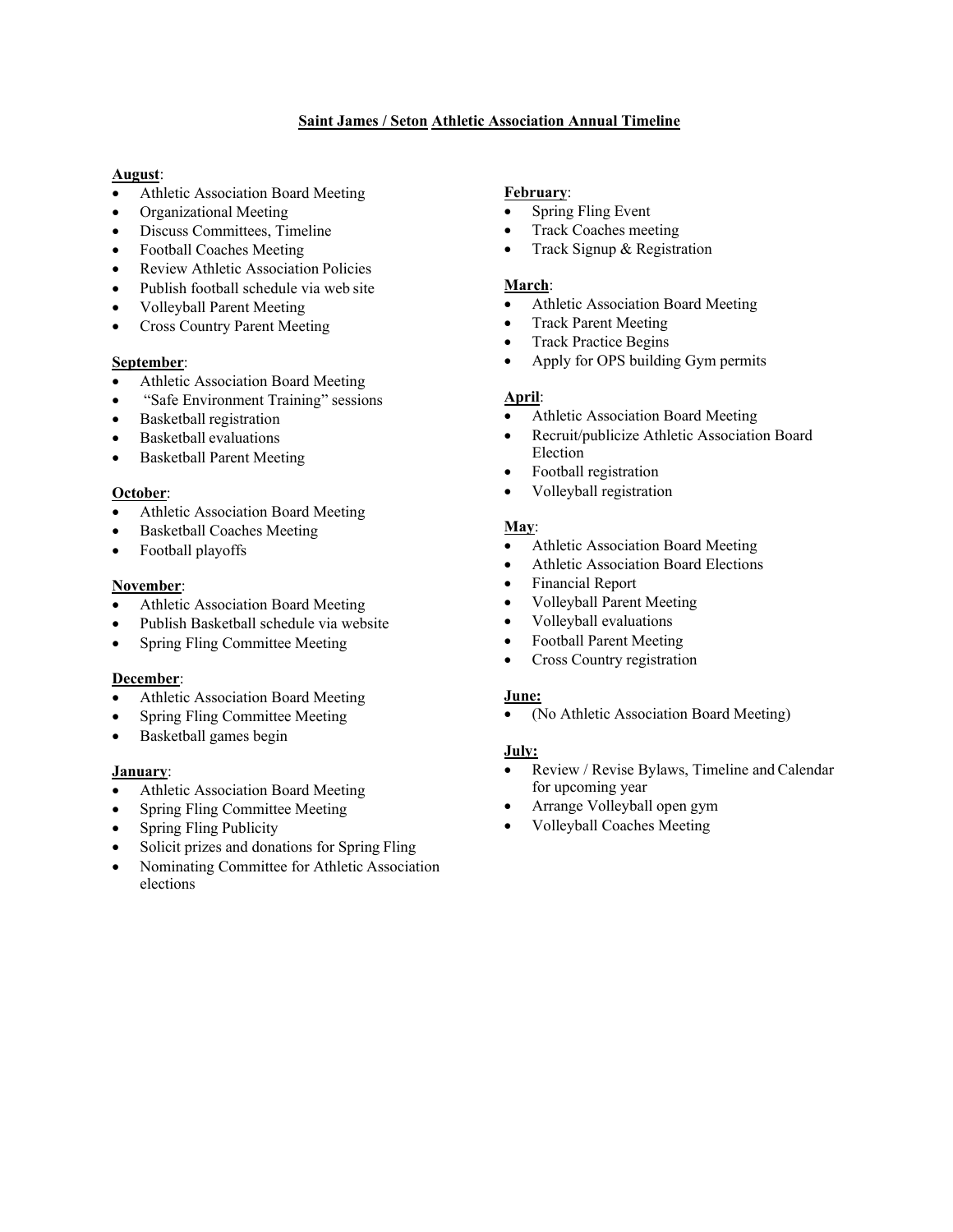# **Saint James / Seton Athletic Association 2021–2022 Meeting Schedule**

| June 2021                                                                                                                   | No Board meeting                                                                                                                       |
|-----------------------------------------------------------------------------------------------------------------------------|----------------------------------------------------------------------------------------------------------------------------------------|
| <b>July 2021</b>                                                                                                            | No Board meeting                                                                                                                       |
| August 18, 2021 (Wednesday)                                                                                                 | <b>Athletic Association Board Meeting</b>                                                                                              |
| September 15, 2021 (Wednesday)                                                                                              | Athletic Association Board Meeting                                                                                                     |
| October 20, 2021 (Wednesday)                                                                                                | <b>Athletic Association Board Meeting</b>                                                                                              |
| November 17, 2021 (Wednesday)                                                                                               | <b>Athletic Association Board Meeting</b>                                                                                              |
| December 15, 2021 (Wednesday)                                                                                               | <b>Athletic Association Board Meeting</b>                                                                                              |
| January 5, 2022 (Wednesday)<br>January 12, 2022 (Wednesday)<br>January 19, 2022 (Wednesday)<br>January 26, 2022 (Wednesday) | <b>Spring Fling Meeting</b><br><b>Spring Fling Meeting</b><br><b>Athletic Association Board Meeting</b><br><b>Spring Fling Meeting</b> |
| February 2, 2022 (Wednesday)<br>February 4, 2022 (Friday)<br>February 5, 2022 (Saturday)                                    | <b>Spring Fling Meeting</b><br><b>Spring Fling Event Setup</b><br><b>Spring Fling Event</b>                                            |
| March 16, 2022 (Wednesday)                                                                                                  | <b>Athletic Association Board Meeting</b>                                                                                              |
| April 20, 2022 (Wednesday)                                                                                                  | <b>Athletic Association Board Meeting</b>                                                                                              |
| May 18, 2022 (Wednesday)                                                                                                    | <b>Athletic Association Board Meeting</b>                                                                                              |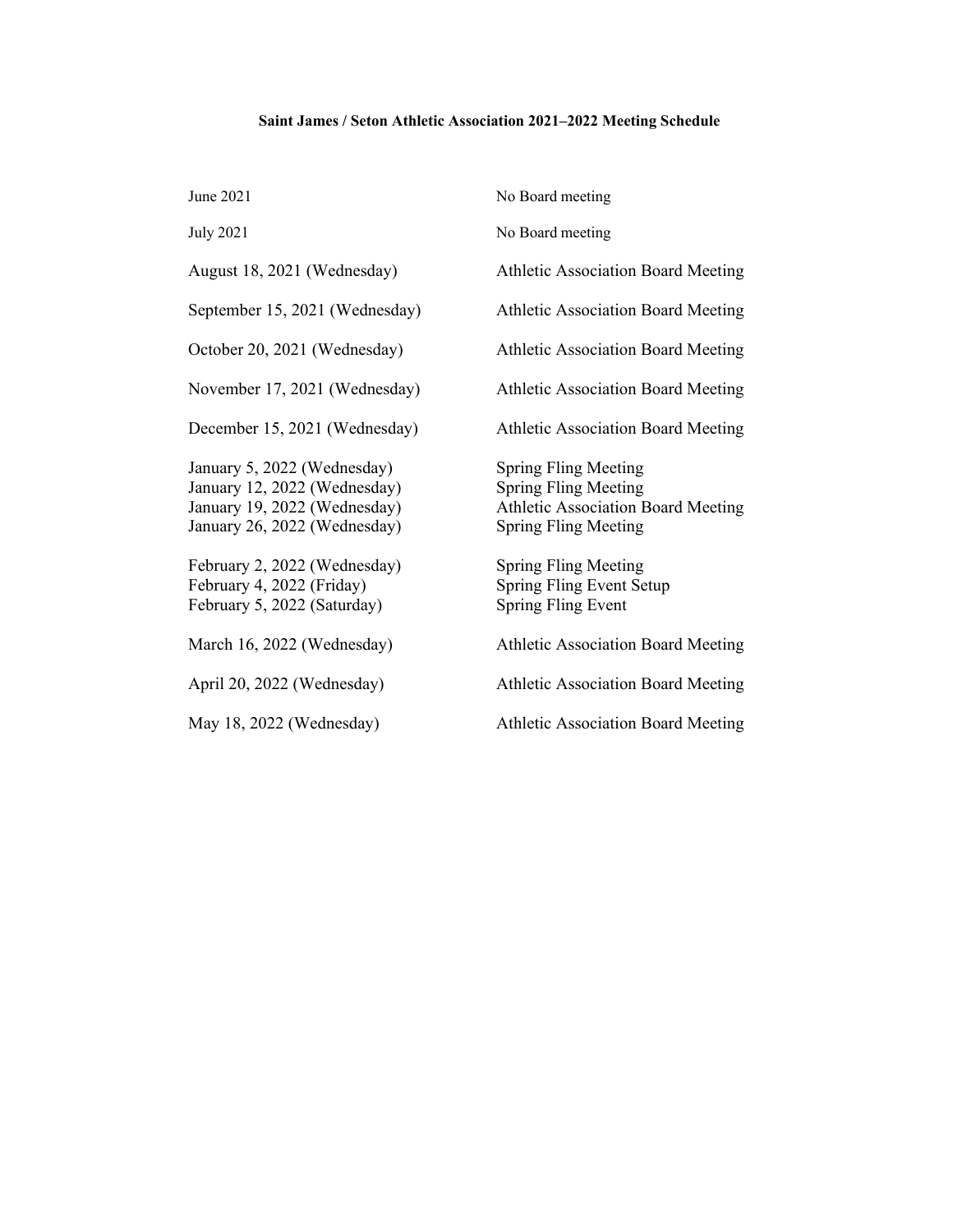## *Saint James / Seton Athletic Association Policy*

### **Mission Statement**

Our athletic program is a direct outgrowth of our Christian education philosophy; that is, a balanced approach to athletics to develop oneself mentally, socially, and physically, with Christ as the center of attention on and off the athletic field.

Athletics should be conducted so that emphasis is placed on their value as an educational tool. The success of our program should not be based on the number of games won and lost but rather the attitude, commitment, and dedication shown by the contestants and spectators, and the way in which the program blends into the framework of the Saint James / Seton educational system.

In order to participate in SJSAA-sponsored programs, the athlete must be enrolled in Saint James Seton School, enrolled in homeschooling through St. James or St. Elizabeth Ann parishes, or a member of St. James or St. Elizabeth Ann Seton parishes participating in the Parish Religious Education (PRE).

# **Program Goals**

Students will be encouraged to...

- Develop self-discipline to achieve the greatest physical and mental efficiency
- Develop good sportsmanship and make this a major aim in competition
- Teach the acceptance of reasonable discipline necessary for the good of the team
- Promote loyalty, dedication, and commitment to their team
- Promote wholesome attitudes and outlets for emotions
- Foster and develop friendships
- Provide experience in leadership and responsibility
- Keep alive the spirit of youth and preserve the joyous zest for living.

#### **Student Athlete**

The student athlete must certainly be given prime consideration, as it is the student for whom the program is planned. In athletics, the student must be able to counterbalance privileges with responsibilities. When the student is given the privilege of playing on a school team, he/she must assume some responsibilities in connection with it.

These responsibilities include:

- Maintain a satisfactory academic and conduct record. (see athletic and conduct policy)
- Follow proper training rules and code of contact set forth by the Athletic Association. (see playercode of conduct document)
- If a student-athlete participates in activities outside of SJS Athletics, they are required to inform their coach at the beginning of the season of these outside activities. Additionally, the student-athlete is required to let the coach know at least 24 hours ahead of each practice or game when they will not be in attendance (illness and emergencies excluded). On days that student-athlete is absent from school due to illness, they will not participate in practices, games or events.
- Be humble in victory and able to praise those who give a total effort, regardless of the score.
- Exhibit fair play and courtesy to opponents and officials.
- Play according to the rules of the game and expect their opponents to do likewise.
- Take proper care of athletic equipment and uniforms provided by the Athletic Association.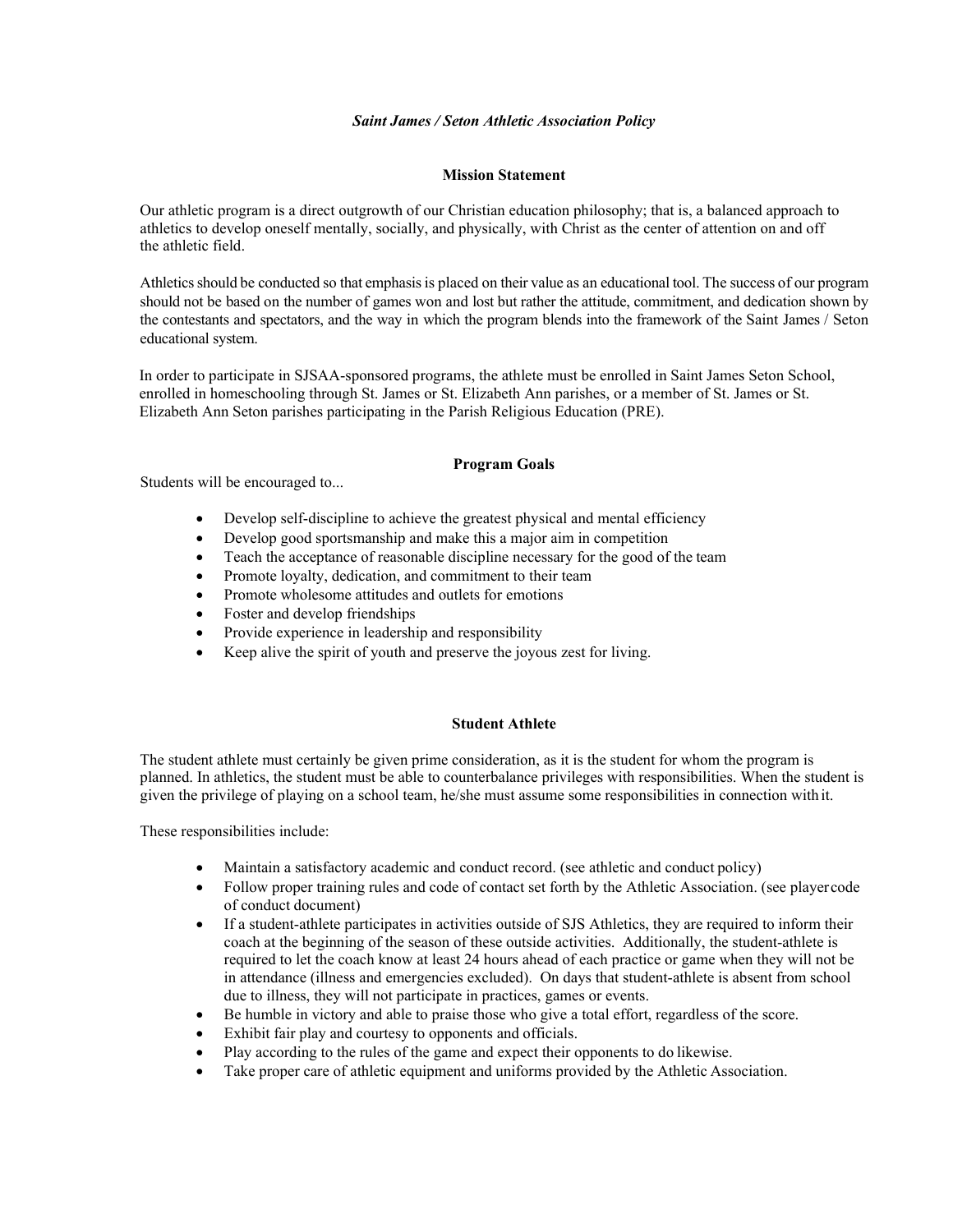### **Playing Time**

Our goal is to have all athletes play in every game. However, the amount of playing time is left up to the discretion of the coach. It is understood that the youth of Saint James / Seton who have signed up to participate present themselves at all levels of skill in the game. Therefore, coaches must take an active role in teaching all players at practice sessions. One fifth, sixth, seventh and eighth grade team will be placed in a competitive bracket if there are more than one team per grade for Basketball (per gender) and Volleyball. In track meets, participation will be at the discretion of the Coach. It is recommended that every athlete enrolled in the track program have a role with the team.

**Competitive Teams (i.e. PAL Divisions: Varsity, Jr. Varsity, AAA, AA, A):** In game situations, it is the goal of the Saint James / Seton Athletic Program that all players play at least four to five minutes in every game for Basketball and Football, and at least one full set in a three-set match for Volleyball.

**Recreational Teams (i.e. PAL Division: B):** All other recreational teams will follow the recreational playing time guidelines, with the exception of PAL-sponsored tournaments. Coaches will do their best to grant equitable playing time for student athletes.

#### **Sports Offered**

### **Volleyball**

| Date:    | Late August to the end of October                                          |
|----------|----------------------------------------------------------------------------|
| Open to: | 1) 4th, 5th, 6th, 7th, 8th grade girls in the 5 day school SJS program     |
|          | 2) Home School students in the Saint James / Saint Elizabeth Ann parishes. |
|          | 3) PRE students at St. James Seton.                                        |

Note: No cuts. The number of teams will be dependent upon the number of participants.

#### **Basketball**

| Date:    | Late October to the end of February                                                       |
|----------|-------------------------------------------------------------------------------------------|
| Open to: | 1) 3rd, 4th, 5th, 6th, 7th, and 8th grade boys and girls in the 5 day school SJS program. |
|          | 2) Home School students in the Saint James / Saint Elizabeth Ann parishes.                |
|          | 3) PRE students at St. James Seton.                                                       |

Note: No cuts. The number of teams will be dependent upon the number of participants.

#### **Football**

| Date:    | August to the end of October                                                                   |
|----------|------------------------------------------------------------------------------------------------|
| Open to: | 1) 7th and 8th grade boys in the 5 day school SJS program.                                     |
|          | 7th and 8th grade Home-school and P.R.E. boys in the Saint James / Saint Elizabeth Ann<br>2)   |
|          | parishes, exception that their public school does not offer football.                          |
|          | 3) PRE students at St. James Seton.                                                            |
|          | 4) 7th and 8th grade boys from any other Catholic School that does not offer football in their |
|          | sports program.                                                                                |
|          | 5) 6th graders would be permitted to play if the numbers are warranted.                        |
|          |                                                                                                |

Notes: There will be no more than 44 players on the football team, unless they are all listed next to 1, or 2 above. If there are more than 44 players signed up at the time of the early registration deadline, students from other Catholic schools may be turned away.

#### **Track**

| Date:    | March to early May.                                                        |
|----------|----------------------------------------------------------------------------|
| Open to: | 1) 6th, 7th, and 8th grade boys and girls in the 5-day school SJS program. |
|          | 2) Home School students in the Saint James / Saint Elizabeth Ann parishes. |
|          | 3) PRE students at St. James Seton.                                        |
|          |                                                                            |

Note: No cuts.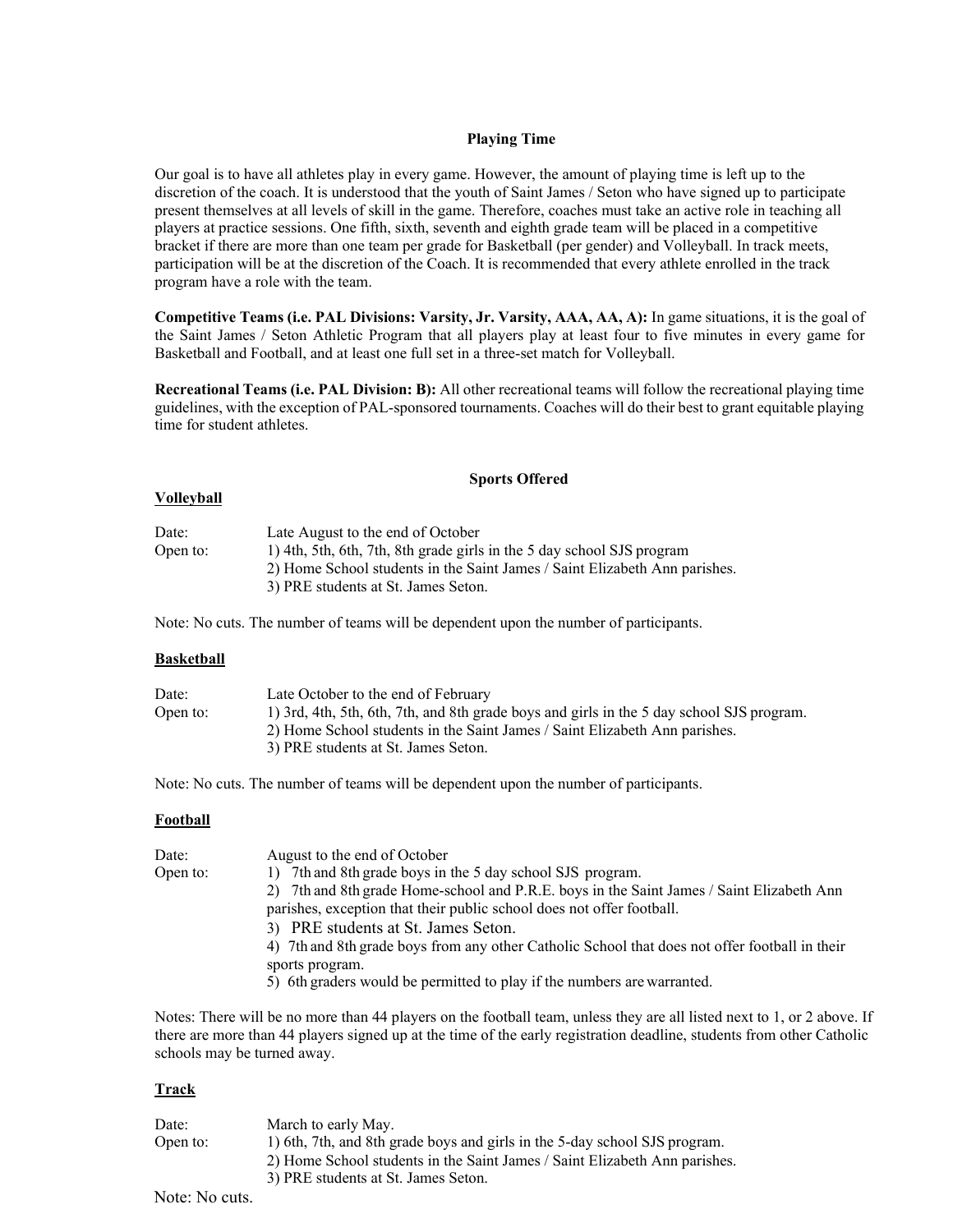# **Cross Country**

Date: August to October.<br>Open to: 1) 6th, 7th, and 8th 1) 6th, 7th, and 8th grade boys and girls in the 5-day school SJS program. 2) Homeschool students in the Saint James / Saint Elizabeth Ann parishes 3) PRE students at St. James Seton.

Note: No cuts.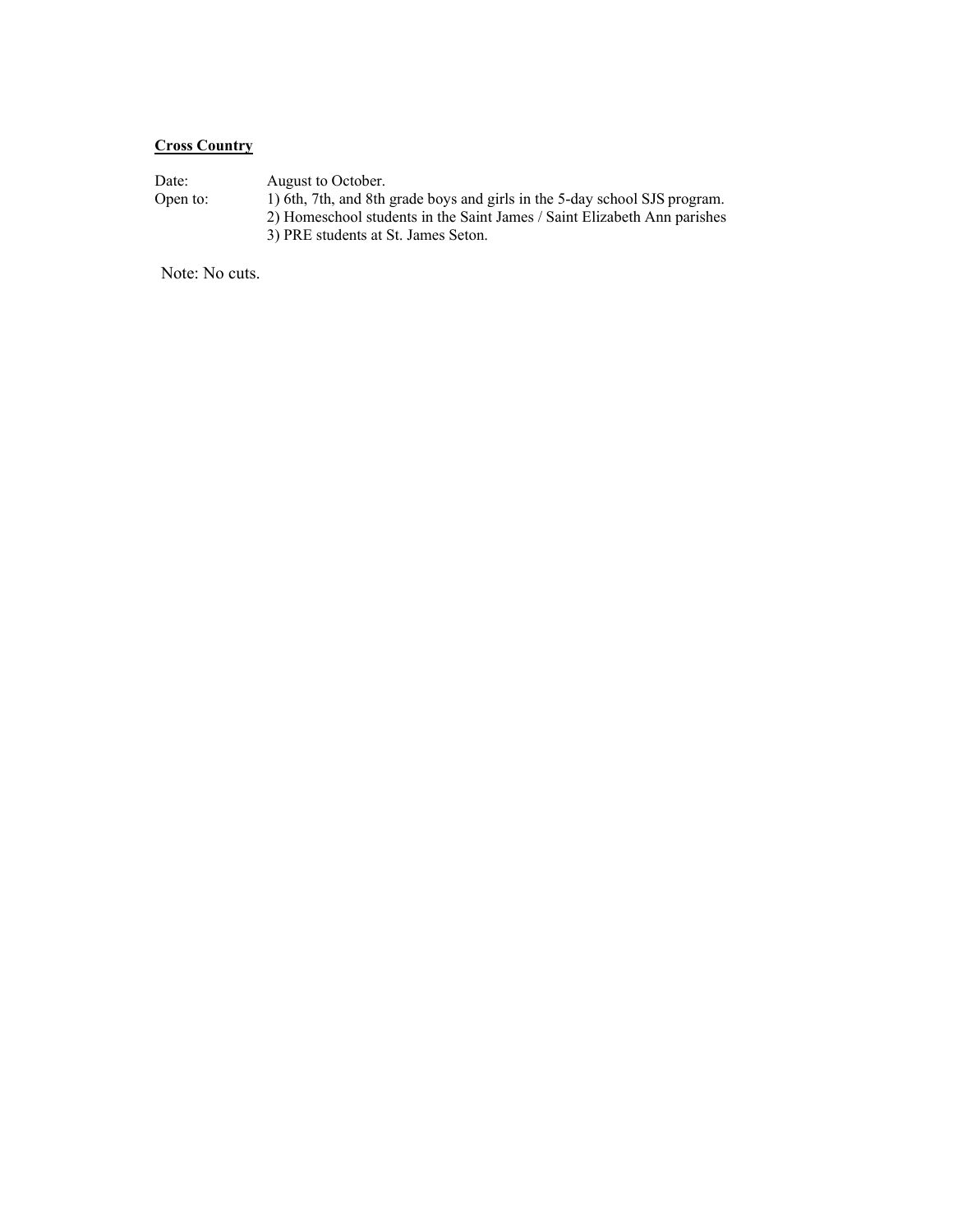#### *Saint James / Seton Athletic Academic & Conduct Policy*

**Conduct:** Students participating in athletics (including intramurals) must maintain a satisfactory academic and conduct record. All SJS athletes represent their school/team on and off the field. Conduct must remain satisfactory. If a student is involved in any type of misconduct, probation or suspension may occur depending on the severity of the situation. This will be decided by the Principal and the Athletic Director. If a conflict arises between students, parents, and/or coaches, our coaches will maintain a "24-hour Rule" policy in which the conflict will not be discussed between the involved parties until at least 24 hours has passed to allow for emotions to subside and reasonable dialogue to follow. Following that period, the athlete should discuss the issue with his/her coach. After that discussion, a conference may be held between the athlete, his/her parents, and the coach. In extreme cases, the Athletic Director may be notified for intervention and further discussion.

**Academics:** In order for a student to remain eligible to participate on a SJS athletic team, the student's academic work must remain satisfactory. Based on mid-quarter and report card results, failing one class is considered unsatisfactory and will result in a two-week probation. This will be decided by the Principal and the Athletic Director. Once on probation, the student may participate in practice, but will not take part in any games. At the end of the two-week period, the student's status will be re-evaluated. At that time, the probation will be ended or extended. If extended past the initial two weeks, the student will be suspended from athletics and forfeit practices as well. Athletes who attend PRE must attend weekly classes and may miss no more than one class per month to remain eligible to participate. Unsatisfactory attendance will result in a two-week probation. This will be decided by the PRE Director and the Athletic Director. Once on probation, the student may participate in practice, but will not take part in any games. At the end of the two-week period, the student's status will be re-evaluated. At that time, the probation will be ended or extended. If extended past the initial two weeks, the student will be suspended from athletics and forfeit practices as well.

**Suspension from Athletics:** Once a student has been suspended from athletics, he/she will be re-evaluated every two weeks until becoming eligible again. (Christmas break will not count during a two-week probation or suspension). The Principal, or PRE Director in the case of PRE students, will notify the Athletic Director of any student athletes that may be affected by this. If a student on probation/suspension has shown outstanding effort and has made great strides, but is still failing a class, his/her probation may be lifted. This decision will come from the PRE Director, Teachers and the Principal only. All discussions regarding student eligibility status will involve only the Principal or PRE Director, Athletic Director, and Teachers (if necessary). The result of the discussions will be communicated to the Coach, and will remain confidential between all involved parties.

**Commitment**: Saint James / Seton Athletics is a commitment and teams rely on their participants to make every effort to be at practices and games. If a student-athlete participates in activities outside of SJS Athletics, they are required to inform their coach at the beginning of the season of these outside activities. Additionally, the studentathlete is required to let the coach know at least 24 hours ahead of each practice or game when they will not be in attendance (illness and emergencies excluded). On days that student-athlete is absent from school due to illness, they will not participate in practices, games or events. **MISSING PRACTICES AND/OR GAMES DUE TO OUTSIDE ACTIVITIES MAY RESULT IN REDUCED PLAYING TIME AT THE COACH'S DISCRETION.** Any decision to reduce playing time as a result of attendance is at the sole discretion of the coach and cannot be appealed to the Athletic Director, school administration or parish priests. Failure to inform the coach ahead of time could result in additional discipline, including suspension from part or all of a game. Repeated failures to inform the coach ahead of time of an absence may result in a conference with the coach, parent(s) and Athletic Director.

**Student/Parent Notification:** At the beginning of each season, coaches will inform student athletes of the above policy and its implementation. Also, a contract stating understanding of said policy will be signed by the parents and students before entrance into the activity.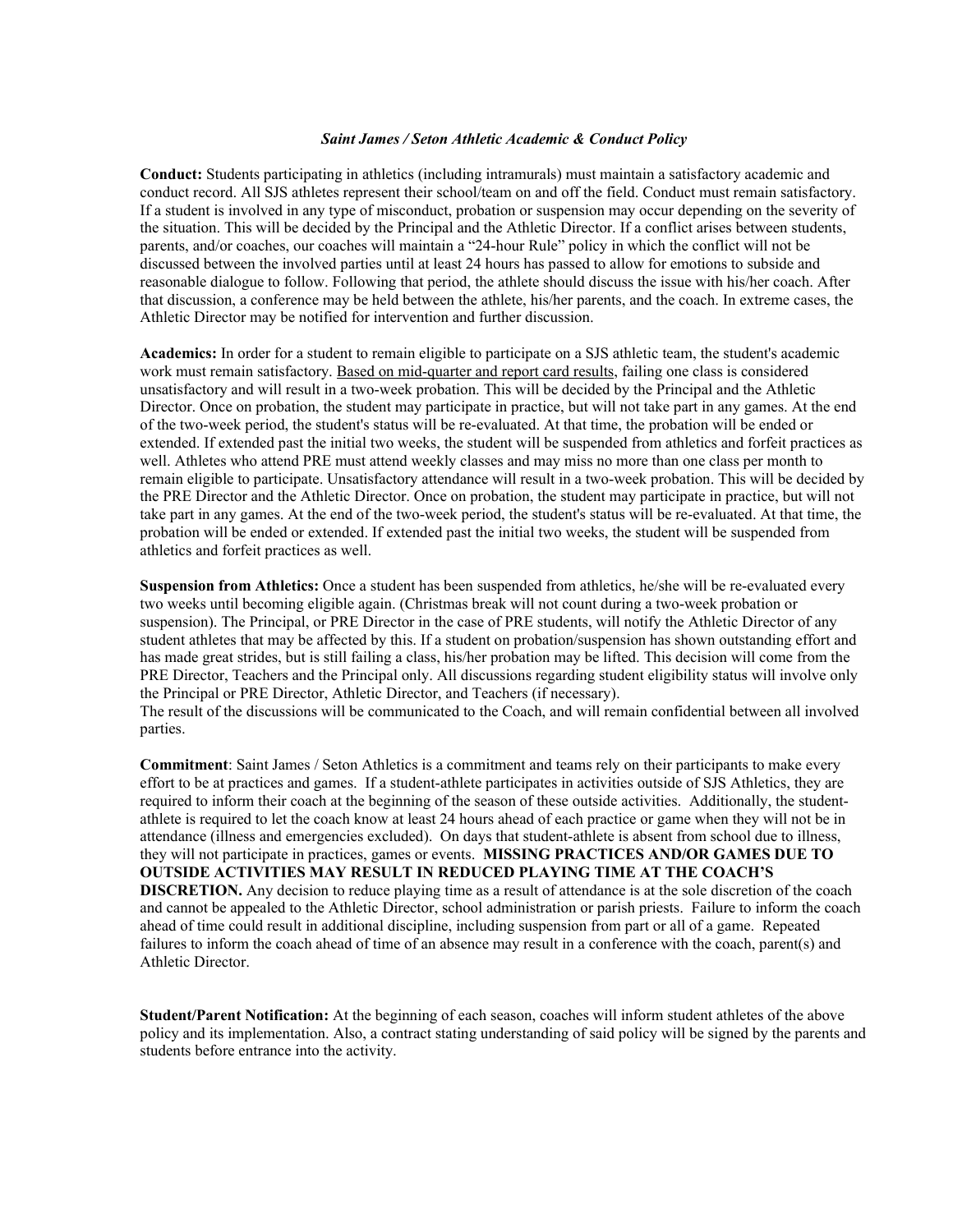# *St James / Seton Player Policy Document*

- I will do my best to maintain appropriate academic and behavioral expectations as outlined by the SJSAthletic Association eligibility policy.
- I understand that by not attending practices my playing time could be affected.
- I will attend all practices and games unless I have notified my coach within a reasonable amount of time before my planned absence.
- I will treat each player, opposing coach, official, parents and administrator with respect and dignity.
- I understand that when conflicts occur, I will attempt to resolve the situation with my coach
- I will respect the property and gym of each opposing team that I compete in and will do nothing to destroyor harm that property.
- I will refrain from derogatory comments about my teammates or opposing players or officials and I will act to encourage my teammates through positive comments and actions.
- I will do my best to learn the fundamental skills of the sport and its rules.

**COL** 

• I understand if I do not abide by the player policies set forth by the SJS Athletic Association, probationor suspension may occur.

| (Please detach here and return to your Coach with your registration forms) |  |
|----------------------------------------------------------------------------|--|
|----------------------------------------------------------------------------|--|

# *I have read, understand, and will abide by the Academic and Conduct Policy set forth by the Saint James / Seton Athletic Association.*

|                                 | <b>Student Information</b><br>(Please Print) |          |  |
|---------------------------------|----------------------------------------------|----------|--|
| Last Name                       | <b>First Name</b>                            | MI       |  |
| Home Phone                      | Cell/Emergency Number                        | Homeroom |  |
| <b>Parent Signature</b><br>Date | <b>Student Signature</b>                     |          |  |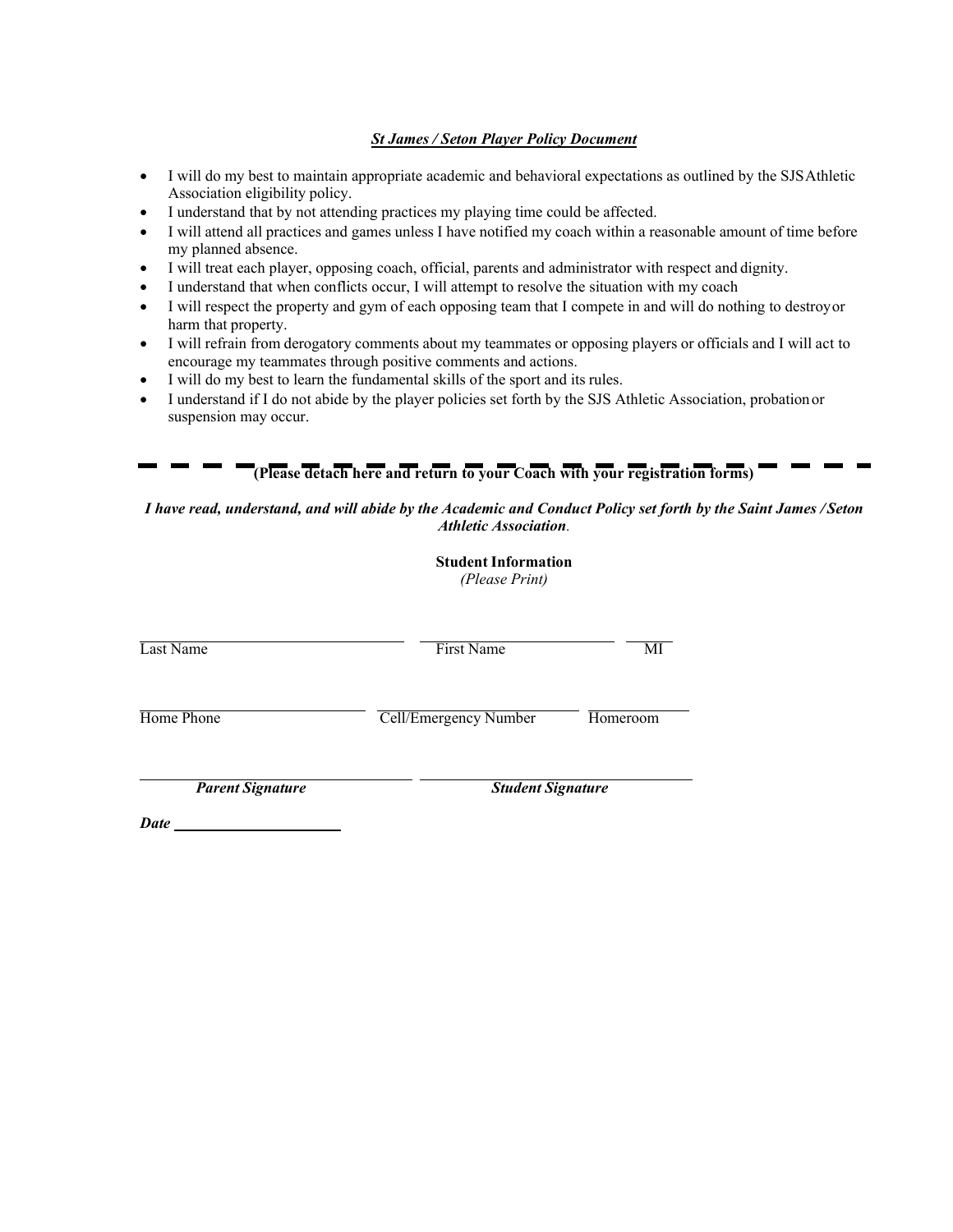# PARENTS AND SPECTATORS CODE OF CONDUCT

Saint James Seton Catholic School Athletic Event Expectations

- 1. Be a role model by positively supporting teams. Remember that the players are young people and receive benefits from the mental messages that can be applied to life.
- 2. Treat each coach, player, opponent, opposing fan, official, and administrator with respect and dignity and refrain from making derogatory comments, using profanity, intimidation tactics, and/or inappropriate language.
- 3. Respect decisions made by contest officials.
- 4. Do not coach any player from the sidelines or stands during practice or games, as this is distractingto the individual and the team and may directly conflict with the coach'sstrategy.
- 5. Do not confront a coach before, during, and/or after a game or practice. Please use the 24 hour rule before bringing concerns to the coach.
- 6. Parents are expected to convey these expectations to any family/friends that attend the events and are accountable for their actions.

Remember that coaches and parents set the example for the behavior of their team's fans. If you see fans of your team behaving in a negative manner, please try to appeal to their conscience at an appropriate time. Your actions reflect not only your family, but also the Saint James Seton School community.

# *Matthew 5:14-16: "You are the light of the world. A city on a hill cannot be hidden. Neither do people light a lamp and put it under a bowl. Instead they put it on its stand, and it gives light to everyone in the house. In the same way, let your light shine before men, that they may see your good deeds and praise your Father in heaven."*

Any spectator who violates this Code of Conduct while attending a Saint James Seton School athletic event, home or away, may be removed from the facility by an official, their team coach, a league official, or the host gym supervisor and is subject to disciplinary action including but not limited to the following:

- Verbal or written warning
- Suspension from the next sporting event
- Suspension for multiple events
- Suspension for rest of season

I (We) have read the Code of Conduct. I (We) agree to follow these guidelines in my (our) participation in all activities. Your child's participation is contingent on signature and compliance of this code of conduct.

| Parent/Guardian | 51gnature | Jate |
|-----------------|-----------|------|
|                 |           |      |

Parent/Guardian Signature Signature Date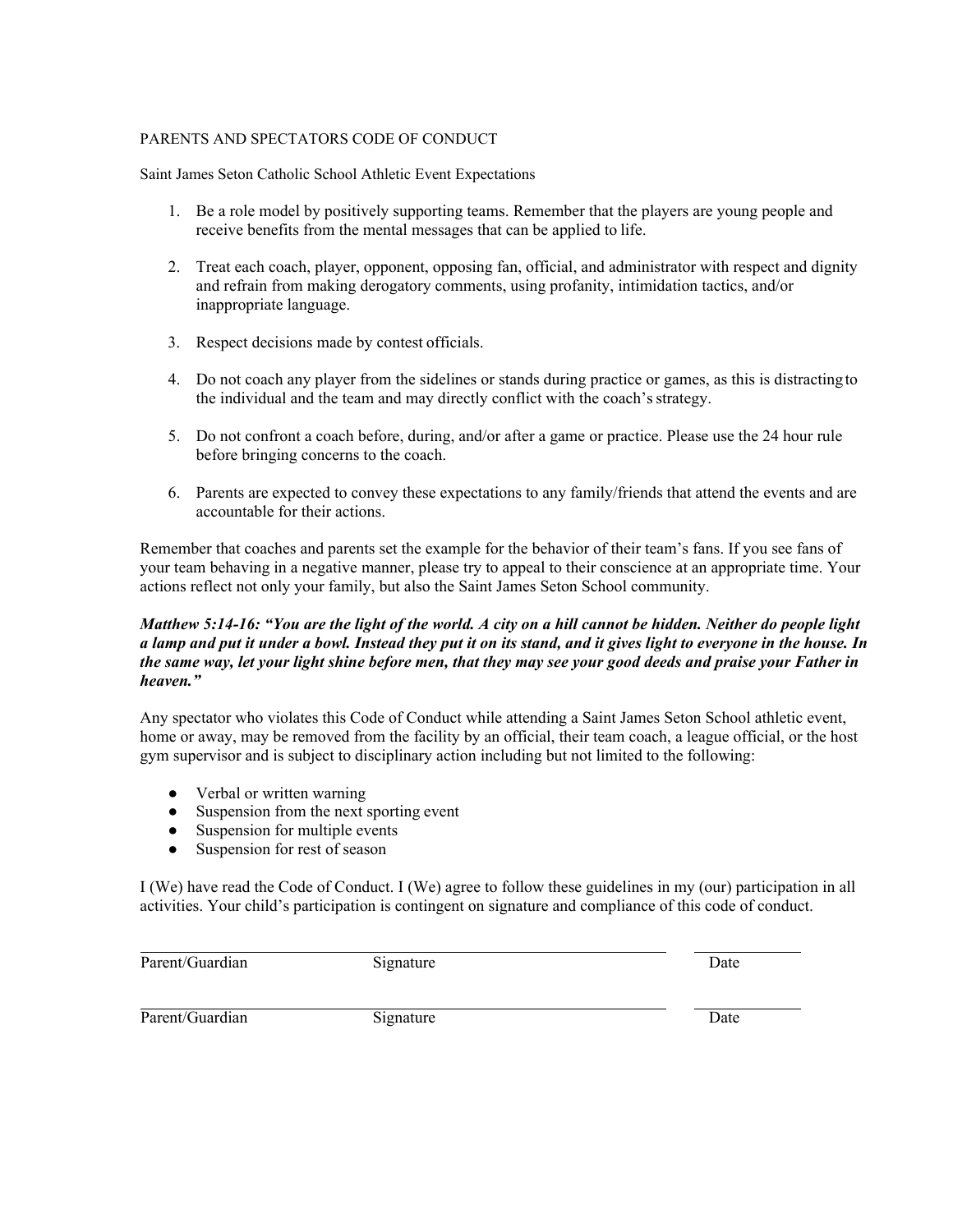# **Assumption of the Risk and Waiver of Liability Relating to Coronavirus/COVID-19**

The novel coronavirus, COVID-19, has been declared a worldwide pandemic by the World Health Organization, COVID-19 is extremely contagious and is believed to be spread mainly from person-to-person contact. As a result, federal, state, and local governments and federal and state health agencies recommend social distancing and have, in many locations, prohibited the congregation of groups of people.

Saint James/ Seton Athletic Association (SJSAA) has put into place preventative measures to reduce the spread of COVID-19; however, SJSAA cannot guarantee that you or your child(ren) will not become infected with COVID-19. Further, attending SJSAA activities could increase your risk and your child(ren)'s risk of contracting COVID-19.

By signing this agreement, I acknowledge the contagious nature of COVID-19 and voluntarily assume the risk that my child(ren) and I may be exposed to or infected by COVID-19 by attending SJSAA events and such exposure or infection may result in personal injury, illness, permanent disability, and/or death. I understand that the risk of becoming exposed to or infected by COVID-19 at SJSAA may result from the actions, omissions, or negligence of myself and others, including, but not limited to, SJSAA volunteers, program participants, and their families.

I voluntarily agree to assume all of the foregoing risks and accept sole responsibility for any injury to my child(ren) or myself (including, but not limit to, personal injury, disability, and death), illness, damage, loss, claim, liability, or expense, of any kind, that I or my child(ren) may experience or incur in connection with my child(ren) attendance at SJSAA events or participation in SJSAA programming ("Claims)". On my behalf, and on behalf of my child(ren), I hereby release, covenant not to sue, discharge, and hold harmless SJSAA, Saint James Seton School, Saint James Church, Saint Elizabeth Ann Church, their volunteers, staff, and representatives, of and from the Claims, including all liabilities, claims, actions, damages, costs or expenses of any kind arising out of or relating thereto. I understand and agree that this release includes Claims based on the actions, omissions, or negligence of SJSAA, Saint James Seton School, Saint James Church, Saint Elizabeth Ann Church, their volunteers, staff, or representatives, whether a COVID-19 infection occurs before, during, or after participation in any SJSAA program.

# Print Name of Participant **Later and Later Section** 2 and 2 and 2 and 2 and 2 and 2 and 2 and 2 and 2 and 2 and 2 and 2 and 2 and 2 and 2 and 2 and 2 and 2 and 2 and 2 and 2 and 2 and 2 and 2 and 2 and 2 and 2 and 2 and 2

**Signature of Parent/Guardian**\_\_\_\_\_\_\_\_\_\_\_\_\_\_\_\_\_\_\_\_\_\_\_\_\_\_\_\_\_\_\_\_\_\_\_\_\_\_\_\_\_\_\_\_\_\_\_\_\_\_\_\_\_\_\_\_\_

Print Name of Parent/Guardian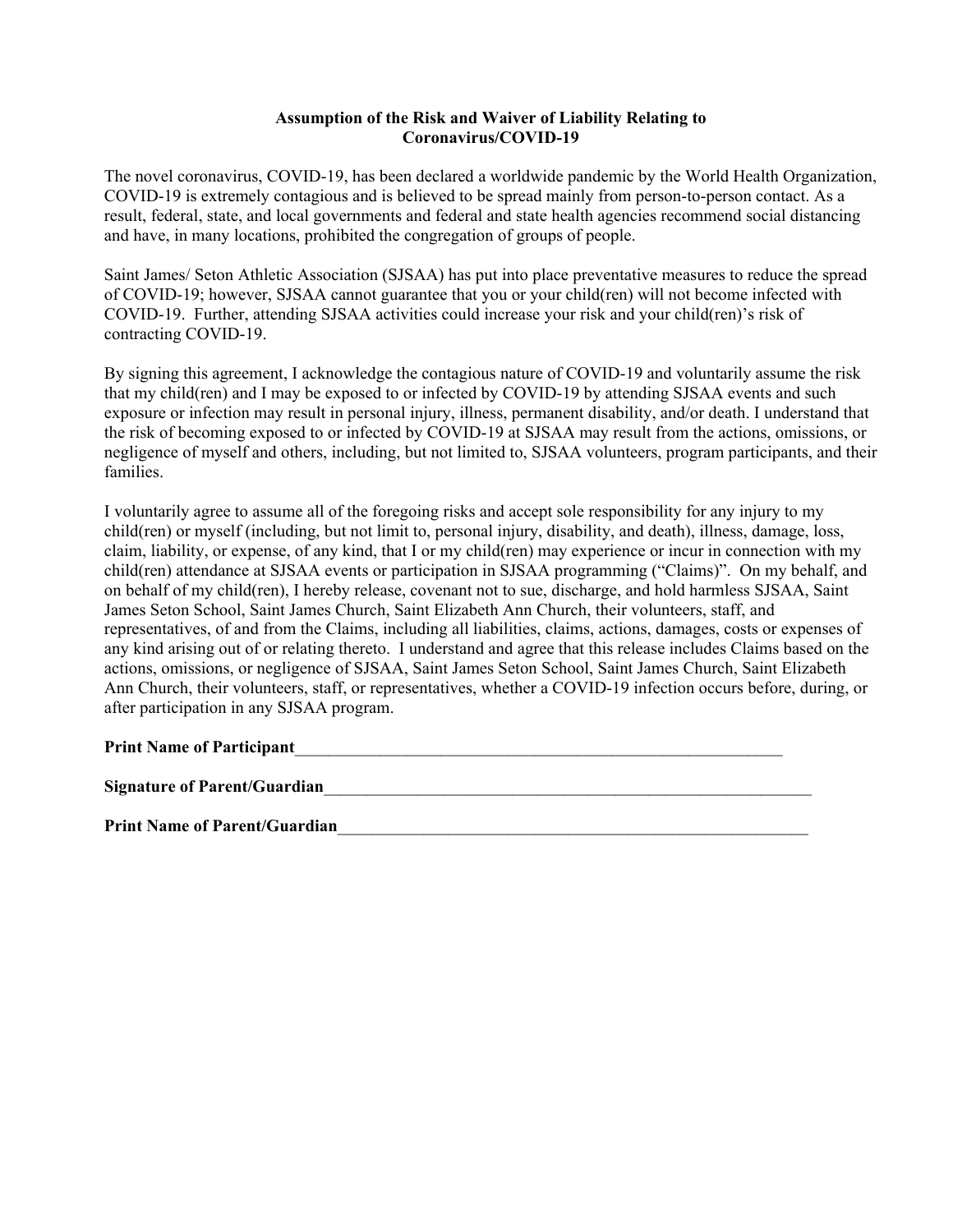# *St James / Seton Athletic Coaching Guidelines*

| Last Name                                        |          | First Name            |            | МI            |  |
|--------------------------------------------------|----------|-----------------------|------------|---------------|--|
| <b>Street Address</b>                            |          | City                  | State      | ZIP           |  |
| Home Phone                                       |          | Cell/Emergency Number |            | Email Address |  |
| Sport Coached:<br>(Please Circle all that apply) | Football | Volleyball            | Basketball | Track         |  |

# **SJS Coaching Responsibilities**

Your role as a youth coach is of great importance. As such, your actions have the potential to significantly influence the young athletes that you will soon be coaching. Therefore, it is your responsibility to conduct yourself in accordance with the following coaching guidelines:

- Attend the required "Protecting All God's Children" (required every 3 years) and "First Aid" refresher training classes (required every year) offered by the SJS Athletic Association before your season begins. Attendance at these sessions is a mandatory prerequisite to coaching at SJS.
- Lead by example, demonstrating fair play and sportsmanship to all players and officials.
- Conduct practices so that all players have the opportunity to improve their skill levelthrough participation.
- Be sensitive and supportive to all athletes, never verbally degrading them nor denying them necessities.
- Know, understand, and support the SJS Athletic Association policies for student athlete academicand behavioral expectations.
- Never yell at nor harass any official or opposing team member, nor allow players to do likewise.

Fifth and sixth grade leagues are considered developmental; therefore fundamentals of the sport should be the focus of your practice activities. Do your best to get all players "adequate" playing time, realizing that "adequate" cannot always be necessarily "equal" playing time for each game. This is to be followed to the best of your ability unless the player is not eligible pursuant to the SJS Academic and Conduct Guidelines or the player has unexcused missed practices. These circumstances require communication with the athlete, parent, and Athletic Director (in extreme situations). The fifth and sixth grade years are considered a learning and developmental year, therefore it is the goal of the Saint James / Seton Athletic Program that players should receive as close to equal playing time as is reasonably and "coachably" possible throughout the season. Recreational seventh and eighth grade teams will also follow these recreational guidelines, with the exception of PAL-sponsored tournaments.

One fifth, sixth, seventh and eighth grade team will be placed in a competitive bracket. However, it is understood that the youth of Saint James / Seton who have signed up to participate present themselves at all levels of skill in the game. Therefore, coaches must take an active role in teaching all players at practice sessions. In game situations, it is the goal of the Saint James / Seton Athletic Program that all players play at least four to five minutes in every game for Basketball and Football, and at least one full game in a three-game set for Volleyball. In track meets, participation will be at the discretion of the Coach. It is recommended that every athlete enrolled in the track program have a role with the team.

### **Athletes will not be allowed to practice or compete without all required documents having been completed and submitted.**